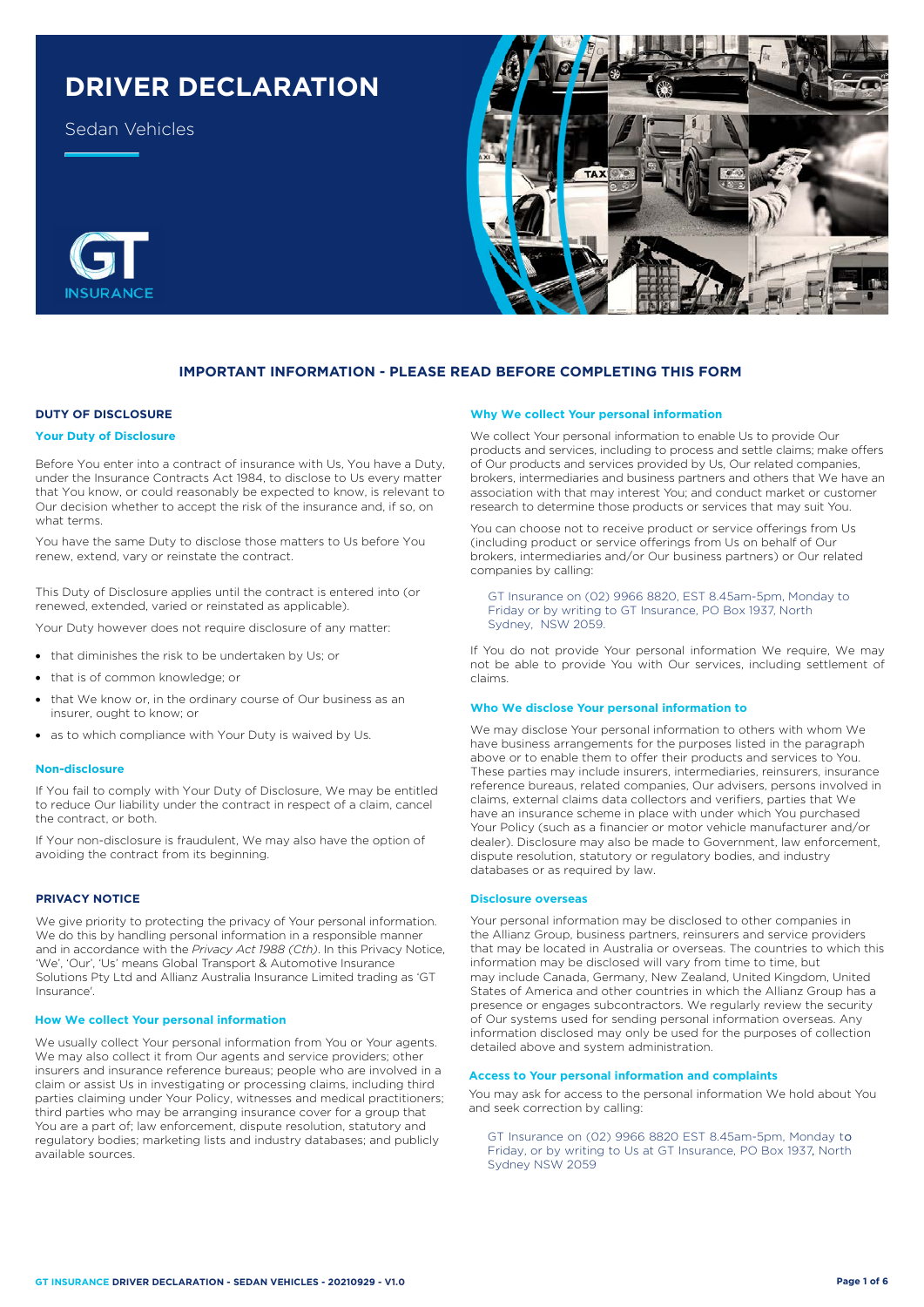Our Privacy Policy contains details about how You may make a complaint about a breach of the privacy principles contained in the *Privacy Act 1988 (Cth)* and how We deal with complaints. Our Privacy Policy is available at [www.gtins.com.au](https://www.gtins.com.au/documents-and-policies/) and [www.allianz.com.au](https://www.allianz.com.au/about-us/privacy/)

#### **Telephone Call Recording**

We may record incoming and/or outgoing telephone calls for training or verification purposes. Where We have recorded a telephone call, We can provide You with a copy at Your request, where it is reasonable to do so.

#### **Your Consent**

By providing Us with personal information You and any other person You provide personal information for, consent to these uses and disclosures until You tell Us otherwise. If You wish to withdraw Your consent, including for such things as receiving information on products and offers by Us or persons We have an association with, please contact Us.

## **GENERAL INSURANCE CODE OF PRACTICE**

The General Insurance Code of Practice was developed by the Insurance Council of Australia to further raise standards of practice and service across the insurance industry. The Code Governance Committee (CGC) is an independent body that monitors and enforces insurers' compliance with the Code.

You can obtain more information on the Code of Practice and how it assists you by contacting Us. Contact details are provided below and on the back cover of the Product Disclosure Statement or Policy Document.

, Friday, or by writing to Us at GT Insurance, PO Box 1937, North GT Insurance on (02) 9966 8820 EST 8.45am-5pm, Monday to Sydney NSW 2059

For more information on the Code Governance Committee (CGC) go to <https://insurancecode.org.au/>

#### **SUBROGATION**

You may prejudice Your rights in relation to a claim made under this policy if without prior agreement from Us, You make an agreement with a third party that will prevent Us from recovering a loss from that or another party.

#### **DUTY OF UTMOST GOOD FAITH**

Every insurance contract is subject to the duty of utmost good faith which requires both the Insured and the Insurer to act towards each other in utmost good faith. Failure to do so on the part of the Insured may prejudice any claim made under the policy or the continuation of insurance cover by the Insurer.

### **CHANGE OF RISK OR CIRCUMSTANCE**

It is vital that You provide Us with notification of any changes in Your risk profile which may be relevant to the terms and conditions of this insurance. This is including but not limited to changes in business activities and acquisitions which occur after the date of the Declaration.

#### **THE INSURER**

Allianz Australia Insurance Limited (incorporated in Australia); ABN 15 000 122 850; AFS Licence No. 234708 of 10 Carrington Street Sydney, 2000.

#### **THE UNDERWRITING AGENCY**

Global Transport & Automotive Insurance Solutions Pty Ltd (trading as GT Insurance) AFS Licence No. 240714 ABN 93 069 048 255 of Level 3, Suite 3.01, 213 Miller Street, North Sydney, NSW 2060 is an underwriting agency which specialises in arranging insurance in respect of Motor Vehicles and Mobile Plant and related insurances. GT Insurance acts as the agent of Allianz to market, solicit, offer, arrange and administer the insurance.

GT Insurance has a binding authority to issue, vary and cancel contracts of insurance and to deal with or settle claims on behalf of Allianz. If You need information about this insurance in the first instance, contact GT Insurance.

## **COMPLETING THIS FORM/QUESTIONNAIRE:**

**Please complete all sections in full and provide any requested attachments.**

- **This form may be printed and completed in handwriting or it may be completed electronically as an interactive pdf with fillable form fields. If completing electronically, please download to your local computer and complete using Adobe Acrobat Reader (Fill & Sign tool).**
- **If more space is required when completing this form, please attach a separate sheet.**
- **The use of the term 'You' or 'Your' in this form refers to an Insured and their subsidiary companies and other entities in which they have a controlling interest.**
- **The use of the term 'We', 'Our' or 'Us' in this form refers to the Insurer and its Underwriting Agency.**
- **It is important to refer to the relevant Product Disclosure Statement and Policy Document which sets out the terms and conditions of cover offered. Please contact your local GT Insurance office or speak to your Intermediary.**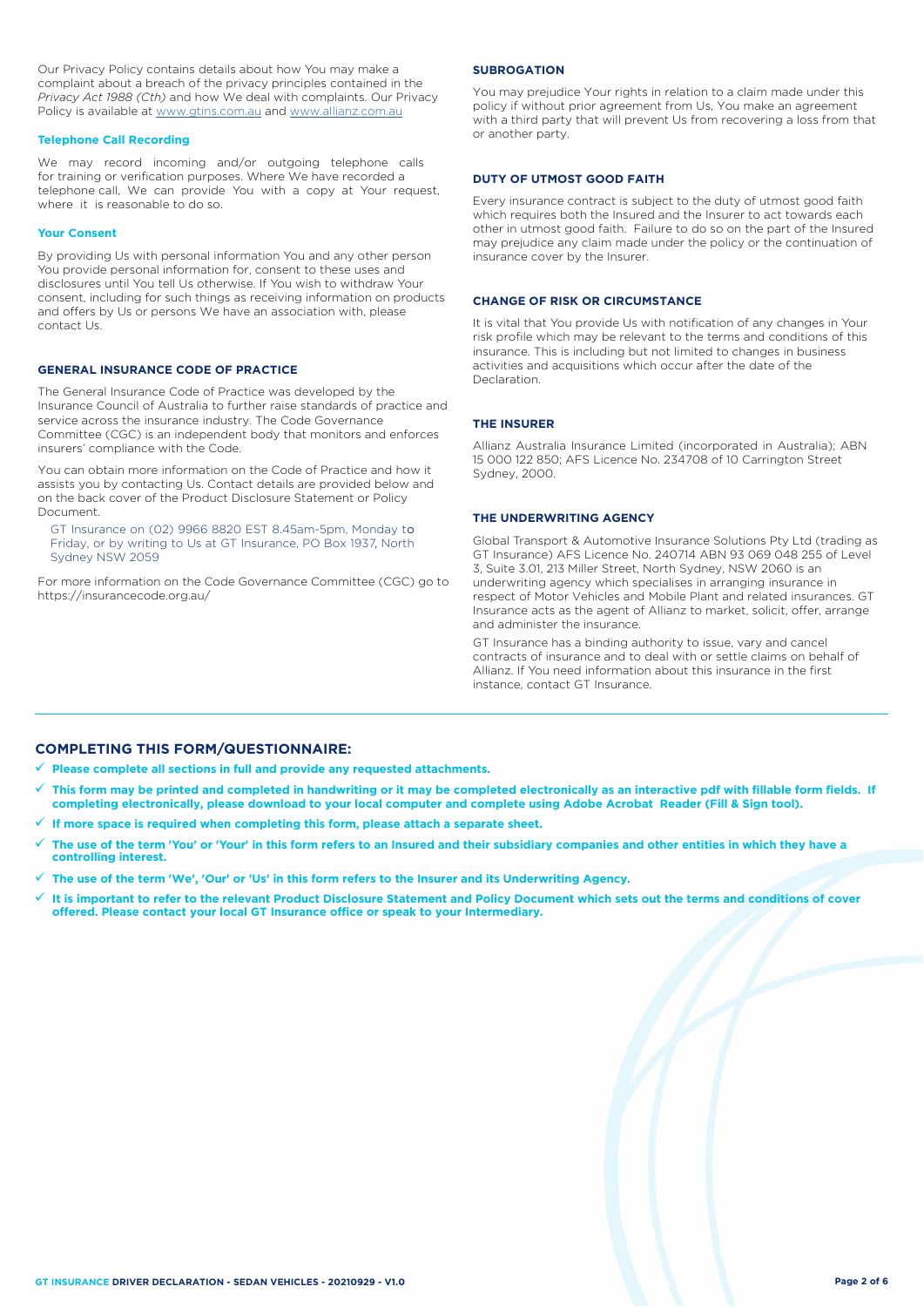# **Section 1. Policyholder Details**

| Name of Insured |                                                                                                                            |
|-----------------|----------------------------------------------------------------------------------------------------------------------------|
| Policy Number   | GT Insurance issue commercial motor polices that typically begin<br>with CPG or CMB. For example: CPG12345678, CMB12345678 |

# **Section 2. Driver Details**

| Driver Full Name           |                                                                                                                      |               |          |  |  |
|----------------------------|----------------------------------------------------------------------------------------------------------------------|---------------|----------|--|--|
| Driver Residential Address |                                                                                                                      |               |          |  |  |
| Suburb                     |                                                                                                                      |               | Postcode |  |  |
| State                      | $\bigcirc$ qld $\bigcirc$ nsw $\bigcirc$ act $\bigcirc$ vic $\bigcirc$ tas $\bigcirc$ sa $\bigcirc$ nt $\bigcirc$ wa |               |          |  |  |
| Date of Birth              |                                                                                                                      | dd/mm/yyyy    |          |  |  |
| Contact Phone Number       |                                                                                                                      | Contact Email |          |  |  |

# **Section 3. Licence and Vehicle Details**

| Type of Vehicle to be driven<br>(Make/Model) |  |                         |                                                                                                              |  |            |
|----------------------------------------------|--|-------------------------|--------------------------------------------------------------------------------------------------------------|--|------------|
| Licence Number                               |  |                         | <b>Expiry Date</b>                                                                                           |  | dd/mm/yyyy |
| State issued                                 |  |                         | $\bigcap$ QLD $\bigcap$ NSW $\bigcap$ ACT $\bigcap$ VIC $\bigcap$ TAS $\bigcap$ SA $\bigcap$ NT $\bigcap$ WA |  |            |
| Years of driving                             |  | Specify number of years |                                                                                                              |  |            |

|                                                                                                                                                                                                | Yes | No. |
|------------------------------------------------------------------------------------------------------------------------------------------------------------------------------------------------|-----|-----|
| Has the driver had any criminal convictions in the last 5 years?                                                                                                                               |     |     |
| Has the driver had their licence cancelled, suspended or endorsed in the last 5 years?                                                                                                         |     |     |
| Has the driver been fined or convicted of a speeding or any other traffic offence (excluding parking) in the last 5 years?                                                                     |     |     |
| Has the driver ever had insurance declined, cancelled, renewal refused or special conditions imposed?                                                                                          |     |     |
| Does the driver suffer from any physical or mental disability or medical condition (e.g. diabetes, epilepsy,<br>heart condition, faulty eyesight) which could affect your driving performance? |     |     |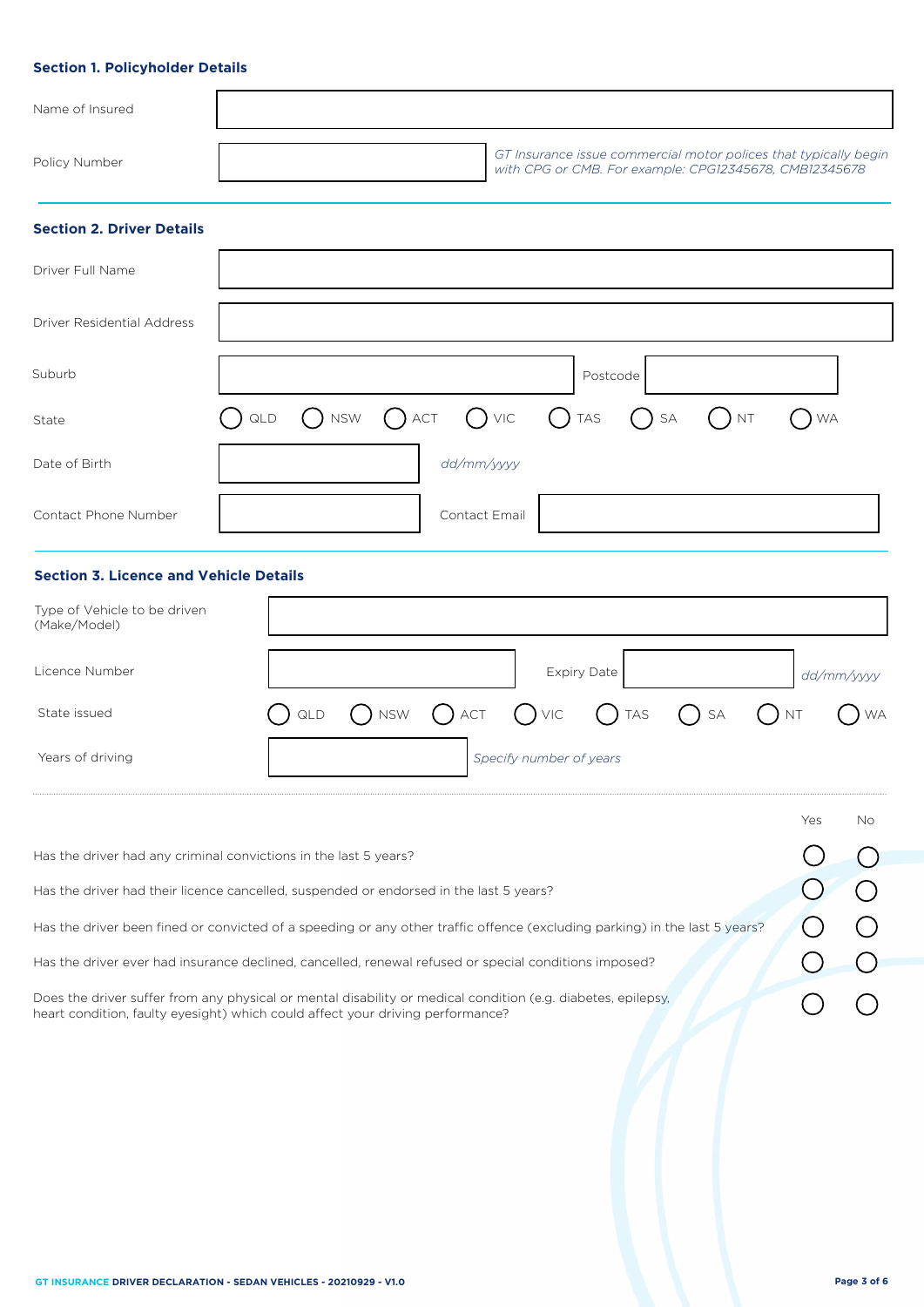Please state whether there have been any convictions or fines in the last 5 years for: Yes No

| Prease state writerier triefe nave been any convictions or miles in the last 5 years for. | 152 | $\overline{1}$ |
|-------------------------------------------------------------------------------------------|-----|----------------|
| Alcohol                                                                                   |     |                |
| Dangerous driving                                                                         |     |                |
| Drug Offenses                                                                             |     |                |
| Culpable driving                                                                          |     |                |
| Negligent driving                                                                         |     |                |
| Theft                                                                                     |     |                |
| Arson                                                                                     |     |                |
| Dishonesty                                                                                |     |                |
| Fraud                                                                                     |     |                |
| Violence                                                                                  |     |                |

If you have answered 'Yes' to any of the above, please provide full details (if insufficient space please attach a separate sheet):

**Please provide a driver history printout from a state transport authority**

# **Section 4. Previous Employment History**

Please provide details of your last 5 years of employment, starting with the latest employment (show unemployed periods)

| Name of Employer                |                    | Period of Employment from:<br>To:<br>(dd/mm/yyyy)<br>(dd/mm/yyyy) |
|---------------------------------|--------------------|-------------------------------------------------------------------|
|                                 |                    |                                                                   |
| Position held / Job description |                    | Type of Vehicle driven                                            |
|                                 |                    |                                                                   |
| Full time<br>Employment status  | Part time / casual | Other<br>Temporary                                                |
| Name of Employer                |                    | Period of Employment from:<br>To:<br>(dd/mm/yyyy)<br>(dd/mm/yyyy) |
| Position held / Job description |                    | Type of Vehicle driven                                            |
| Full time<br>Employment status  | Part time / casual | Other<br>Temporary                                                |
|                                 |                    |                                                                   |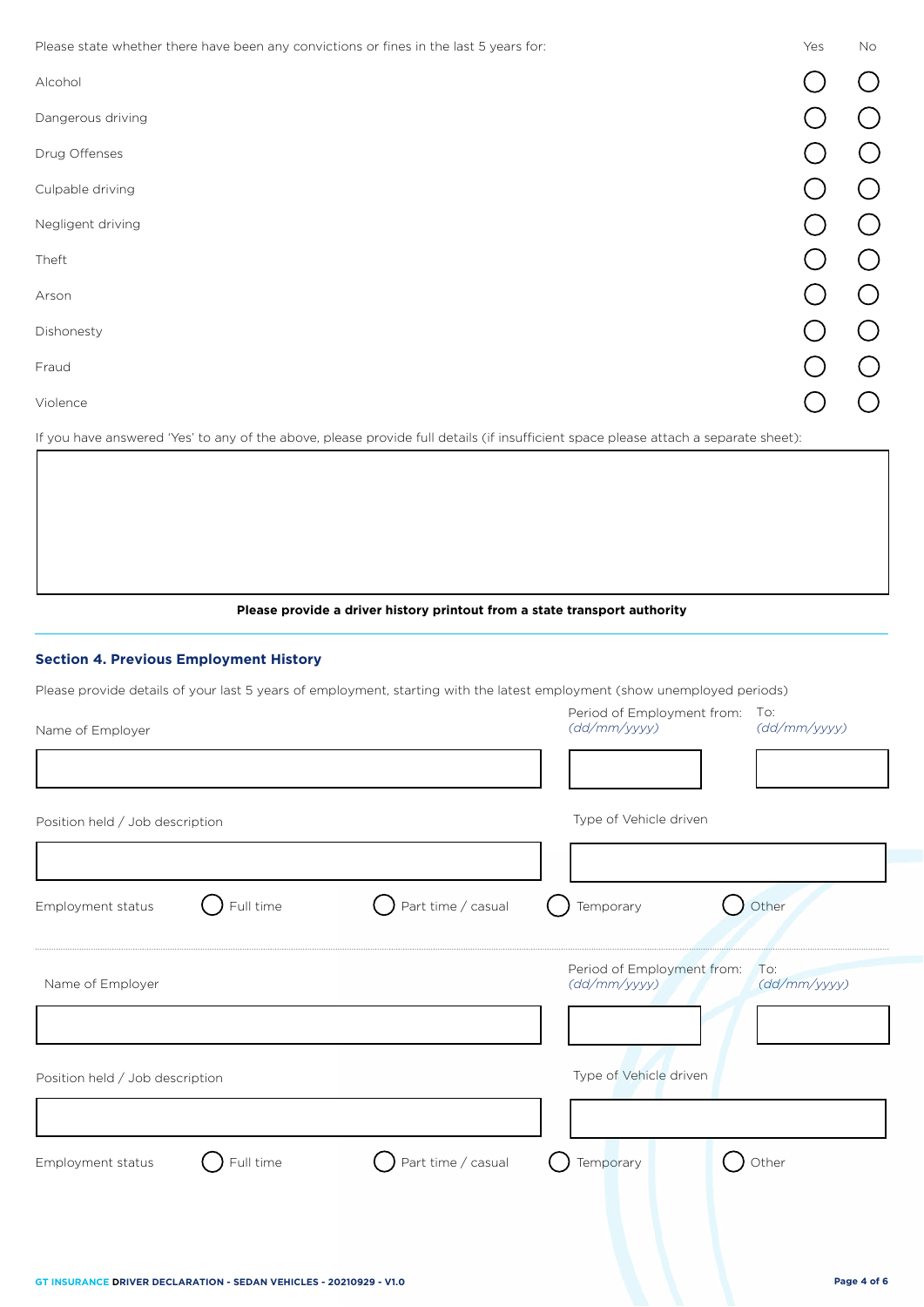| Name of Employer                |                                                     |                                                                                                                       | Period of Employment from:<br>(dd/mm/yyyy) | To:<br>(dd/mm/yyyy)           |
|---------------------------------|-----------------------------------------------------|-----------------------------------------------------------------------------------------------------------------------|--------------------------------------------|-------------------------------|
|                                 |                                                     |                                                                                                                       |                                            |                               |
| Position held / Job description |                                                     |                                                                                                                       | Type of Vehicle driven                     |                               |
|                                 |                                                     |                                                                                                                       |                                            |                               |
| Employment status               | Full time                                           | Part time / casual                                                                                                    | Temporary                                  | Other                         |
| Name of Employer                |                                                     |                                                                                                                       | Period of Employment from:<br>(dd/mm/yyyy) | To:<br>(dd/mm/yyyy)           |
|                                 |                                                     |                                                                                                                       |                                            |                               |
| Position held / Job description |                                                     |                                                                                                                       | Type of Vehicle driven                     |                               |
| Employment status               | Full time                                           | Part time / casual                                                                                                    | Temporary                                  | Other                         |
|                                 |                                                     |                                                                                                                       |                                            |                               |
| Name of Employer                |                                                     |                                                                                                                       | Period of Employment from:<br>(dd/mm/yyyy) | To:<br>(dd/mm/yyyy)           |
|                                 |                                                     |                                                                                                                       |                                            |                               |
| Position held / Job description |                                                     |                                                                                                                       | Type of Vehicle driven                     |                               |
|                                 |                                                     |                                                                                                                       |                                            |                               |
| Employment status               | Full time                                           | Part time / casual                                                                                                    | Temporary                                  | Other                         |
|                                 | <b>Section 5. Claims and Accident History</b>       |                                                                                                                       |                                            |                               |
|                                 |                                                     | Has the driver been involved in any accidents or lodged any claims in the last 5 years?                               |                                            | No<br>Yes                     |
|                                 | (Note: If insufficient space please attach details) | If Yes, please provide written details of any claims or accidents the driver was involved in within the last 5 years. |                                            |                               |
| Date of Loss                    | Details of loss                                     |                                                                                                                       |                                            | Approximate Claim Amount (\$) |
|                                 |                                                     |                                                                                                                       |                                            |                               |
|                                 |                                                     |                                                                                                                       |                                            |                               |
| Date of Loss                    | Details of loss                                     |                                                                                                                       |                                            | Approximate Claim Amount (\$) |
|                                 |                                                     |                                                                                                                       |                                            |                               |
| Date of Loss                    | Details of loss                                     |                                                                                                                       |                                            | Approximate Claim Amount (\$) |
|                                 |                                                     |                                                                                                                       |                                            |                               |
|                                 |                                                     |                                                                                                                       |                                            |                               |